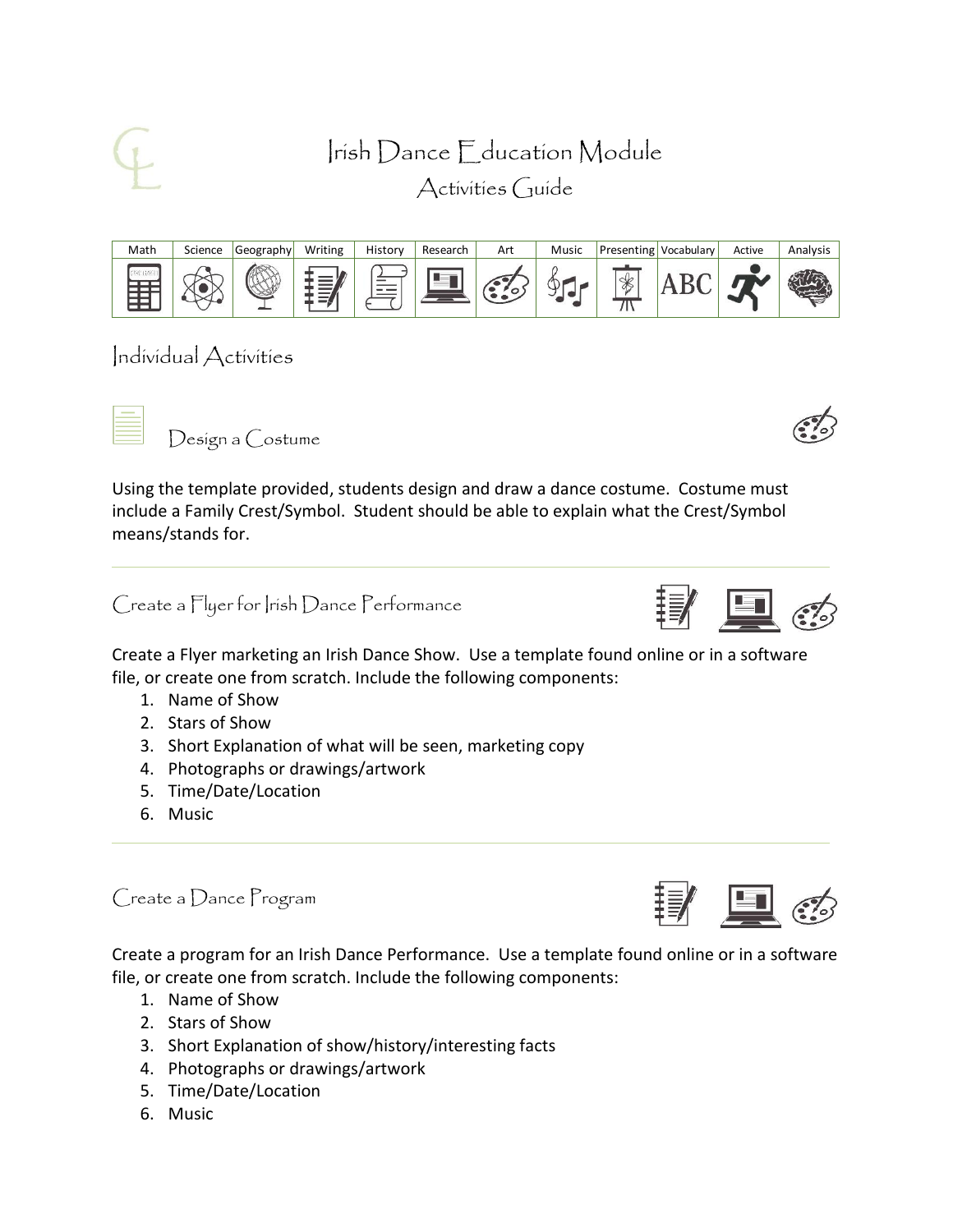

## Teach the Dance

Teach a friend, relative, or others the Irish dance steps learned.

Options:

Film the process or the final result Take pictures Write a paper on what happened and what the experience was like

## Individual or Small Group Activities



Perform an Irish Dance

Using the steps learned from the video module, students perform the Irish Dance Steps with music for the class, family and/or friends.

Options:

Using the steps learned, create a new dance (the steps in different orders) Design and wear costumes Design the set Create a flyer to market the performance (See Flyer Activity) Create a dance program for the audience (See Program Activity) Film the performance and make a mini-movie, share with friends and family far away



Give a Presentation on Irish Dance



Give a presentation covering various aspects of Irish dance. Use material in this module as well as additional research from the internet. Include:

- 1. History/Evolution
- 2. Uniqueness
- 3. The different dance & shoe types (can be live or use the video provided)
- 4. Example of Irish Dancing (can be live or a video of the student or from the internet)

Optional:

Make a video presentation



團本虾